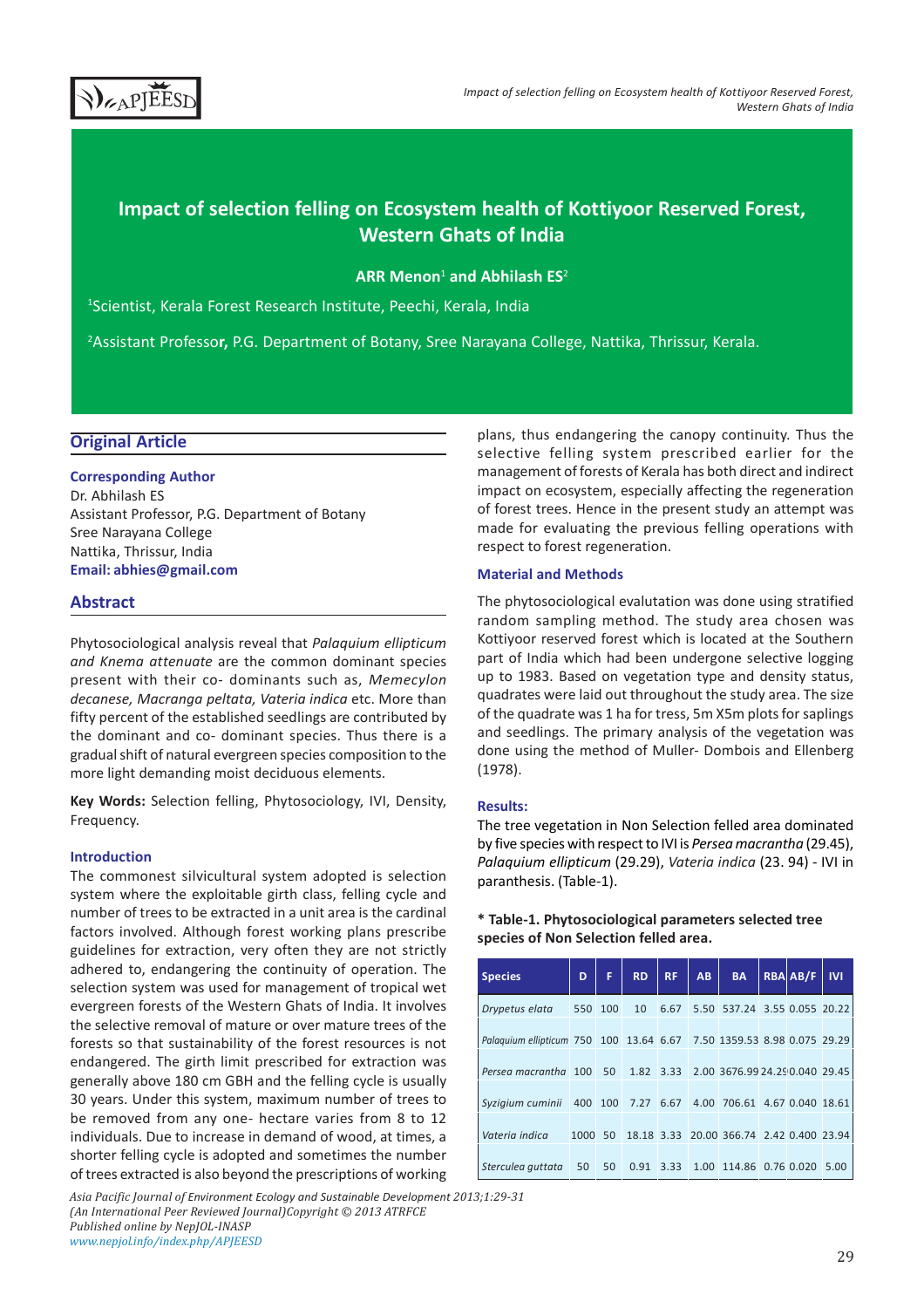

Impact of selection felling on Ecosystem health of Kottiyoor Reserved Forest, Western Ghats of India

Drypetus elata, Palaquium ellipticum and Syzygium cumini are highly dense in the area. There are 27 species recorded of which Persea macrantha is having highest basal area (3676.99).

As in the case of selection felled area fifty species /ha area was recorded. The dominant species with respect to IVI above 10 are Myristica dactyloides, Knema attenuate, Drypetes elata, Vitex altissima, Ixora brachiata etc. (Table-2).

\*Table-2. Phytosociological parameters of selected tree species of Selection felled area.

| <b>Species</b>                          | D            | F                 | <b>RD</b> | <b>RF</b> | AB   | <b>BA</b>         | <b>RBA</b> | AB/F  | IVI   |
|-----------------------------------------|--------------|-------------------|-----------|-----------|------|-------------------|------------|-------|-------|
| Carallia brachiata 11.11                |              | 11.11             | 0.24      | 0.65      |      | 1.00 3920.32 9.62 |            | 0.090 | 10.51 |
| Drypetus elata                          | 400          | 44.44 8.47        |           | 2.60      | 9.00 | 835.27            | 2.05       | 0.203 | 13.12 |
| Hopea parviflora 77.78 44.44 1.65       |              |                   |           | 2.60      |      | 1.75 2524.37 6.20 |            | 0.039 | 10.44 |
| Ixora brachiata                         |              | 288.89 66.67 6.12 |           | 3.90      | 4.33 | 163.35            | 0.40       | 0.065 | 10.41 |
|                                         |              |                   |           |           |      |                   |            |       |       |
| Knema attenuata                         | 388.89 77.78 |                   | 8.24      | 4.55      | 5.00 | 334.37            | 0.82       | 0.064 | 13.60 |
| Myristica dactyloides 422.22 77.78 8.94 |              |                   |           | 4.55      | 5.43 | 445.87            | 1.09       | 0.070 | 14.58 |
| Vitex altissima                         |              | 133.33 55.56 2.82 |           | 3.25      |      | 2.40 2027.89 4.98 |            | 0.043 | 11.05 |
| Melia dubia                             | 11.11        | 11.11 0.24        |           | 0.65      | 1.00 | 114.86            | 0.28       | 0.090 | 1.17  |

Species with high basal area are Carallia brachiata, Vitex altissima and Hopea parviflora (Basal area more than 2000).

Myristica dactyloides, Knema attenuate, Dipterocarpus indica and Drypetus elata are having high density.

Non selection felled area comprises few species (11) at the sapling stage (Girth above 10.1 cm) and the typical evergreen species like Drypetes elata, Vateria indica, Palaquium ellipticum are dominant. Thirteen species recorded in the seedling stage of which Syzygium calophyllianum, Syzygium mundagam and Vateria indica are the dominant species.

But selection felled area 26 species recorded in sapling stage of which three species viz. Myristica dactyloides, Strombosia zeylanica and Xanthophyllum arnottianum are the dominant species and also 33 species were noted in the seedling stage. Calophyllum polyanthum, Myristica dactyloides, Strombosea zeylanica and Xanthophyllum arnottianum etc. are the dominant species.

#### Discussion:

In this study area regeneration rate of non selection felled area was comparatively low with respect to selection felled area because the non selection felled area had been attained climax stage and the disturbed nature of selection felled area, gap formation etc resulted massive regeneration in the later areas.

Asia Pacific Journal of Environment Ecology and Sustainable Development 2013;1:29-31 (An International Peer Reviewed Journal)Copyright © 2013 ATRFCE Published online by NepJOL-INASP www.nepjol.info/index.php/APJEESD

Logging has a major impact on the structural and compositional development of the forests (Cannon et al.,1994; Johns, 1997;Pinard and Putz, 1996).The tall above ground biomass in the regenerating forest has not fully recovered to the level of primary forest even after 30 years of logging, even though theoretically possible. This study also throws light on the fact that the domination of Vitex altissima, Ixora brachiata etc which are the typical moist deciduous species changed the species composition of the earlier pristine tropical evergreen forest to secondary forest. The gap formation in forest is accelerated due to selective logging. Very little scientific evidence is available regarding the recovery process of ecosystem after logging. The changes in the structure of the canopy layer after logging will definitely affect the light spectrum on the forest floor and will eventually favours the growth of light demanding invading species like Macranga peltata, Anthocephalus spp., Trema orientalis etc., thus affecting the competitive relationships between saplings and seedlings (Lee et al.,1995). The creation of gaps in the dense over storey due to logging, gradually leads to a different species composition as observed in the present study.

#### Conclusion:

The selective logging system rests on the theory that sufficient medium sized trees can be retained during a harvest to contribute to the bulk of the next crop. Phytosociological analysis reveal that Palaquium ellipticum and Knema attenuate are the common dominant species present with their co- dominants such as, Memecylon decanese, Macranga peltata, Vateria indica etc. More than fifty percent of the established seedlings are contributed by the dominant and co- dominant species. Thus there is a gradual shift of natural evergreen species composition to the more light demanding moist deciduous elements.

#### \*Abbreviations used in the tables:

D= Density, F= Frequency, RD= Relative Density, RF= Relative Frequency, AB= Abundance, BA= Basal Area, RBA= Relative Basal Area, IVI= Importance Value Index.

#### Acknowledgments:

The authors are thankful to Kerala Forest Department for Financial assistance and Director, KFRI for excellent support for the said study.

#### References:

Cannon, CH., Peart, D.R., Leighton, M and Krtawinata, K. 1994. The structure of lowland rainforest after selective logging in West Kalimantan, Indonesia. J. For.Ecol. Manag. 67: 49-68.

Johns,A.G. 1995. Timber production and biodiversity conservation in tropical rainforests. Cambridge Univ. Press. Cambridge.225pp.